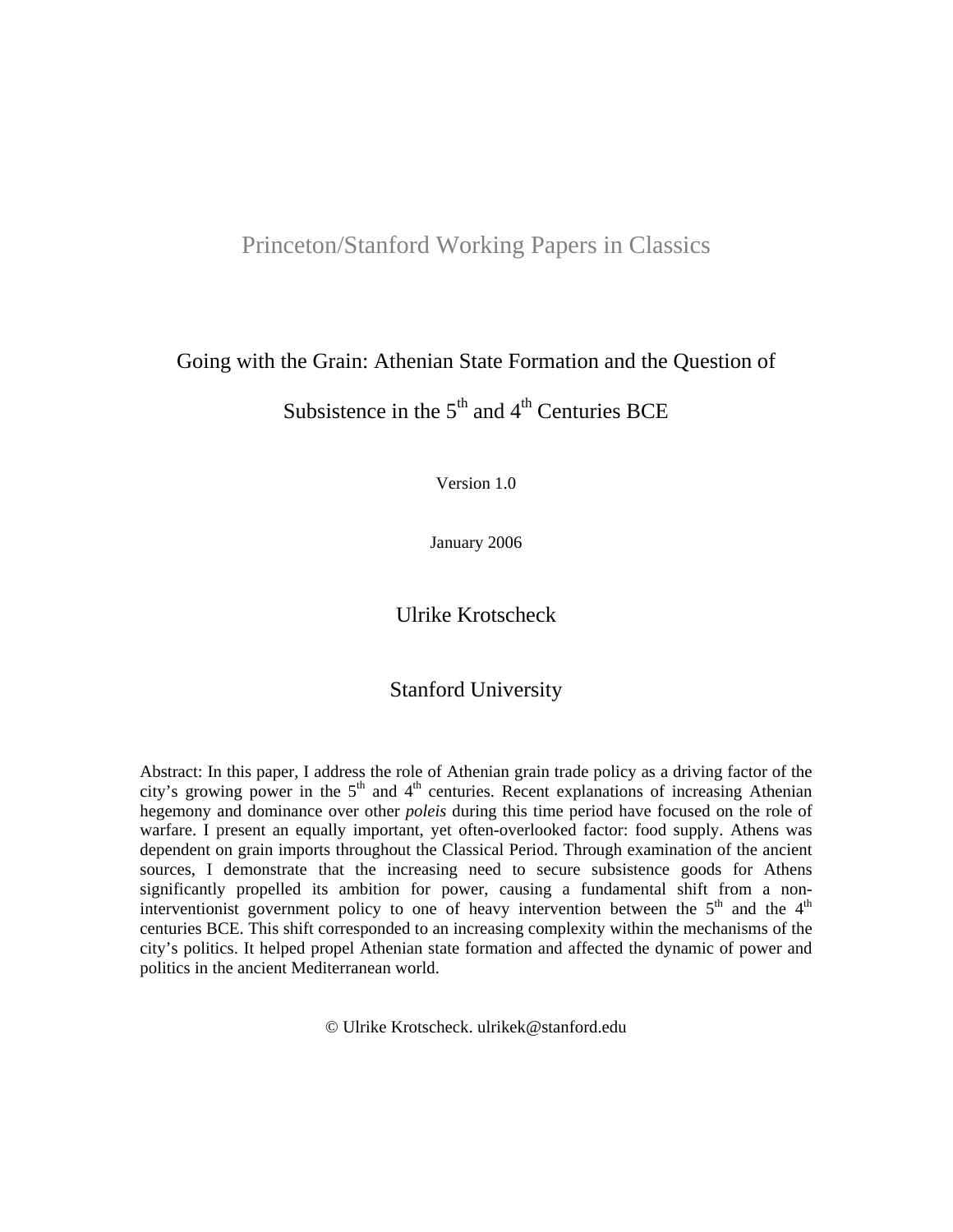#### **Introduction**

In his recent book *Against the Grain,* Richard Manning argues that most apparently fundamental forces that have shaped the world, such as trade, wealth, disease, slavery, imperialism, and colonialism, are based on agricultural production. While Manning does offer a description of agriculture throughout human history, his main focus is on contemporary politics, specifically the US agribusiness.<sup>1</sup> Manning may go a bit far in his ultimate conclusion  $-$  calling, among other things, for a return to hunting for subsistence - but he makes a salient point. Because of its role as a staple subsistence crop, grain has shaped the history of politics, of nation- building, and of society in a significant way. This is true for both the more recent and the more distant past: as Garnsey asserts, even in "…antiquity, food was power".<sup>2</sup>

The questions I intend to ask in this paper focus on this very issue. My case study is  $5<sup>th</sup>$ century BCE Athens. During this period, the so-called "Athenian Empire",<sup>3</sup> Athens experienced military growth, geographic expansion of its hegemony, and further population increase. The Persian War was won and Greece moved into the disastrous Peloponnesian War. Athens required grain imports to feed its growing number of inhabitants. How was the supply of this grain secured?

Most ancient decrees, laws, and court speeches that indicate Athenian interest in the control of grain imports date to the  $4<sup>th</sup>$  century BCE. On the other hand, sources from the  $5<sup>th</sup>$ century display a conspicuous lack of references to Athenian politicians interfering in, or trying to control, the grain trade. As I hope to demonstrate, this implies that there were few, if any, governmental policies in Athens to control the grain trade through laws. Trade was left largely in private, not public, hands.<sup>4</sup> A distinct difference exists, therefore, in the way in which grain trade to Athens was controlled between the  $5<sup>th</sup>$  and the  $4<sup>th</sup>$  century. Why this discrepancy? How did Athens secure enough food for its growing number of inhabitants? When viewed in context of the increasing military power Athens enjoyed at this time, these questions inevitably lead to another: to what extent did the need for grain shape the political developments of Athens, or vice versa, specifically in regard to state-formation? I argue that grain supply and state formation are connected, and this can be demonstrated in the case of Athens.

The first part of this paper explores the grain supply and how it changes between the  $5<sup>th</sup>$ and the  $4<sup>th</sup>$  centuries BCE. I then make the link to the process of Athenian state formation. The conclusion I reach can be summed up as follows: Even though formal interventionist governmental control of the grain trade is undetectable in the written sources of the  $5<sup>th</sup>$  century, the increasing demand for grain propelled Athenian state formation by creating both the necessity for a strong currency through greater wealth, and increased control of the sea routes through a stronger navy. By the  $4<sup>th</sup>$  century, Athens gradually began to control grain trade through laws, decrees, and taxes.

In the second part of this paper I will argue that this can be explained in a cultural evolutionist framework of state formation. Following Flannery, this change in Athens was, in effect, a linearization of lower-order by higher-order powers.<sup>5</sup> According to his model, higherorder processes bypass smaller-scale organizations after the latter become insufficient to provide the necessary goods or services. I argue that this shift towards a more interventionist policy corresponds to an increasing complexity within the mechanisms of Athenian politics, contributing to Athenian state formation. This increase in control and infrastructure did not necessarily lead to a stronger, more successful, or longer-lived state, however. In Flannery's model, an increase in higher-order powers can lead to hypercoherence, a process in which the centralization of power results in the breakdown of the infrastructure of lower-order mechanisms, leading to eventual collapse of the state.<sup>6</sup> In the case of Athens, the state had also weakened by the end of the  $4<sup>th</sup>$ century BCE, but this was not the result of hypercoherence. On the contrary, a series of external military events contributed to the decreased power of the state over its institutions.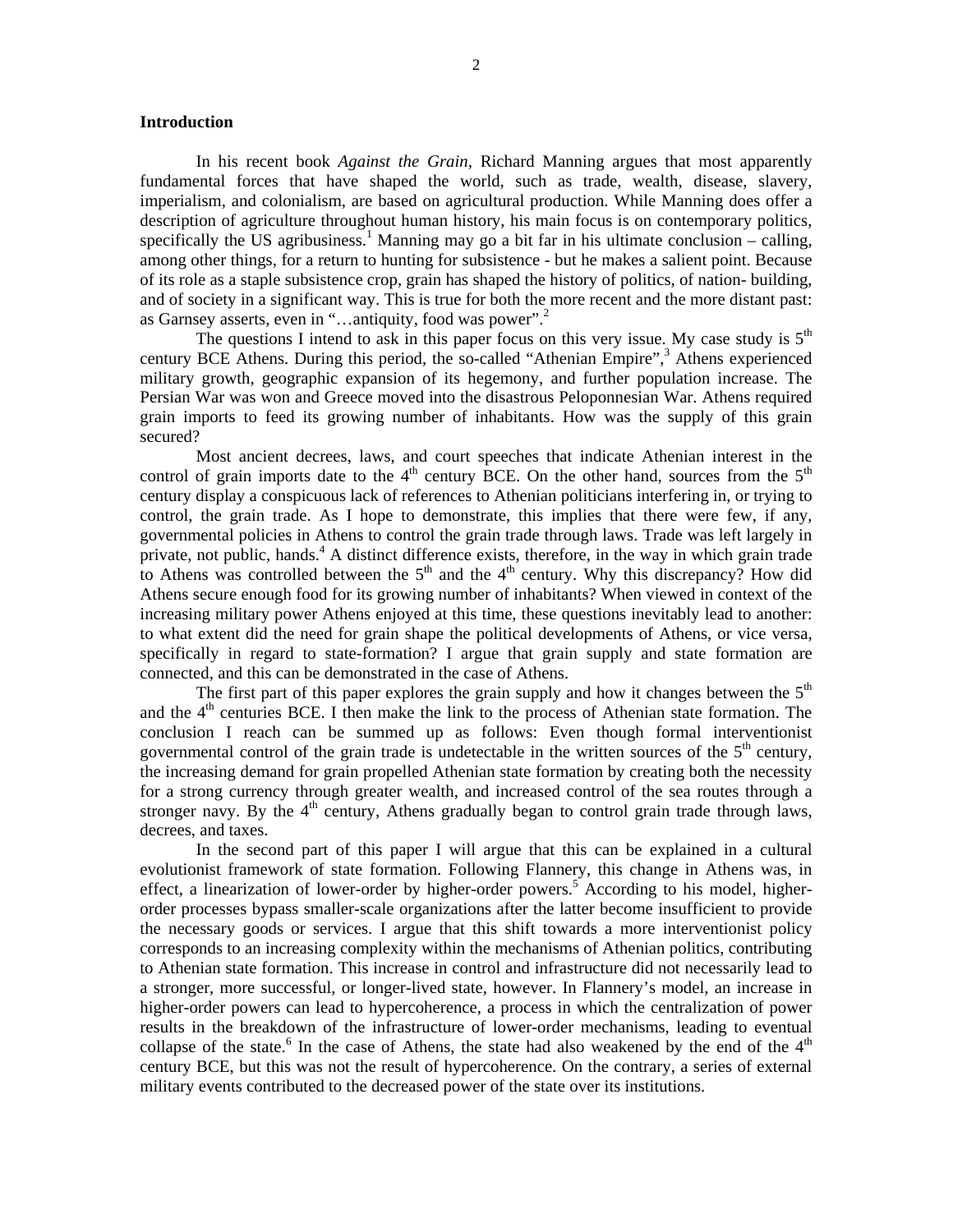#### **Grain Supply**

Garnsey's generally accepted demographic calculations for Attica will be used for the purposes of this paper. He determined that the population grew to around 250,000-350,000 people in the 430s. This equals ca. 100-150 people per square kilometer, a number that exceeds, by far, the agricultural carrying capacity of the land.<sup>7</sup> Even if the highest estimate of agricultural product is assumed, it could hardly feed the residents of  $5<sup>th</sup>$ -century Attica.<sup>8</sup> Athens would have had to import  $\frac{1}{2}$  –  $\frac{3}{4}$  of its grain even in good years.<sup>9</sup>

The earliest evidence for a control of Attic agricultural resources is from the time of Solon, who reportedly forbade the export of any agricultural product with the exception of olive  $\delta$  oil.<sup>10</sup> As the population grew, grain consumption increased, and the demand reached a new high point in the  $5<sup>th</sup>$  century.

A number of mechanisms helped assure that the grain supply did not come under serious threat for a while. For one, Athens' hegemony over the Delian League gave her control over sea routes. This helped secure the safe passage of merchant ships into Piraeus. The tribute paid by member states eventually made its way into the Athenian economy, paying for rowers and craftsmen. Additionally, Attica's more agriculturally productive neighbors, such as Euboea, supplied Athens with grain for some time.<sup>11</sup> The output of the silver mines at Laurium provided the city with incentive for merchants to dock at Piraeus: presumably, Athens' great wealth would have secured a good price for grain. For some time, the grain market was left largely out of the political realm, instead being conducted by private merchants and dealers.

The turning point for Athens was at the end of the Peloponnesian War. The control of her own territory in Attica was lost; domination of the sea routes was eventually wrested from her. As a result, the production of grain from Attica and its availability as an import through Piraeus declined. Many factors contributed to this. For one, Euboea revolted and left the League in 411, effectively cutting off the supply of their grain.<sup>12</sup> In addition, the Spartan general Lysander took the Hellespont, cutting off trade routes to the Black Sea. The combination of these circumstances contributed to the first known "famine" in Athens in 405/4 BCE.

## **Evidence for the 5th century Grain Control**

In the  $5<sup>th</sup>$  century BCE, the evidence that indicates Athenian concern with issues related to the grain trade is mostly *indirect.* Examples of this type of evidence include a concern over ultimate naval power (to control the maritime trade routes); and an increased focus on areas that were prolific sources of grain (such as Sicily, the Black Sea region, and Egypt). The question I ask here is: what do the sources tell us about the actions Athens' governing bodies took that resulted in a constant supply of grain?

I begin with the historians' accounts, examining them for evidence on  $5<sup>th</sup>$  – century Athenian attitudes on grain import and military growth. I then proceed to other literary sources, and finally come to a selective examination of the epigraphic data such as it is for the  $5<sup>th</sup>$  century.

Following the Persian war, Athens suffered two bad harvests. The need to import food increased. One of Athens' first actions was to send a fleet to the Hellespont. The Athenians took the city of Sestos, which lies on the route of the merchant ships bringing grain from the Black Sea region to Athens: it was therefore a city of not only military, but economic importance for Athens.<sup>13</sup>

Several other passages in Thucydides demonstrate Athens' concern with the security of merchant routes. Six ships were sent to Caria and Lycia. One of their purposes being to protect merchant ships in those waters from pirates; another was the collection of tribute.<sup>14</sup> Changes geared toward increasing protection were happening closer to home, as well. Once the merchant ships reached the Piraeus, Athens wanted to ensure that the goods would be safe. Both Piraeus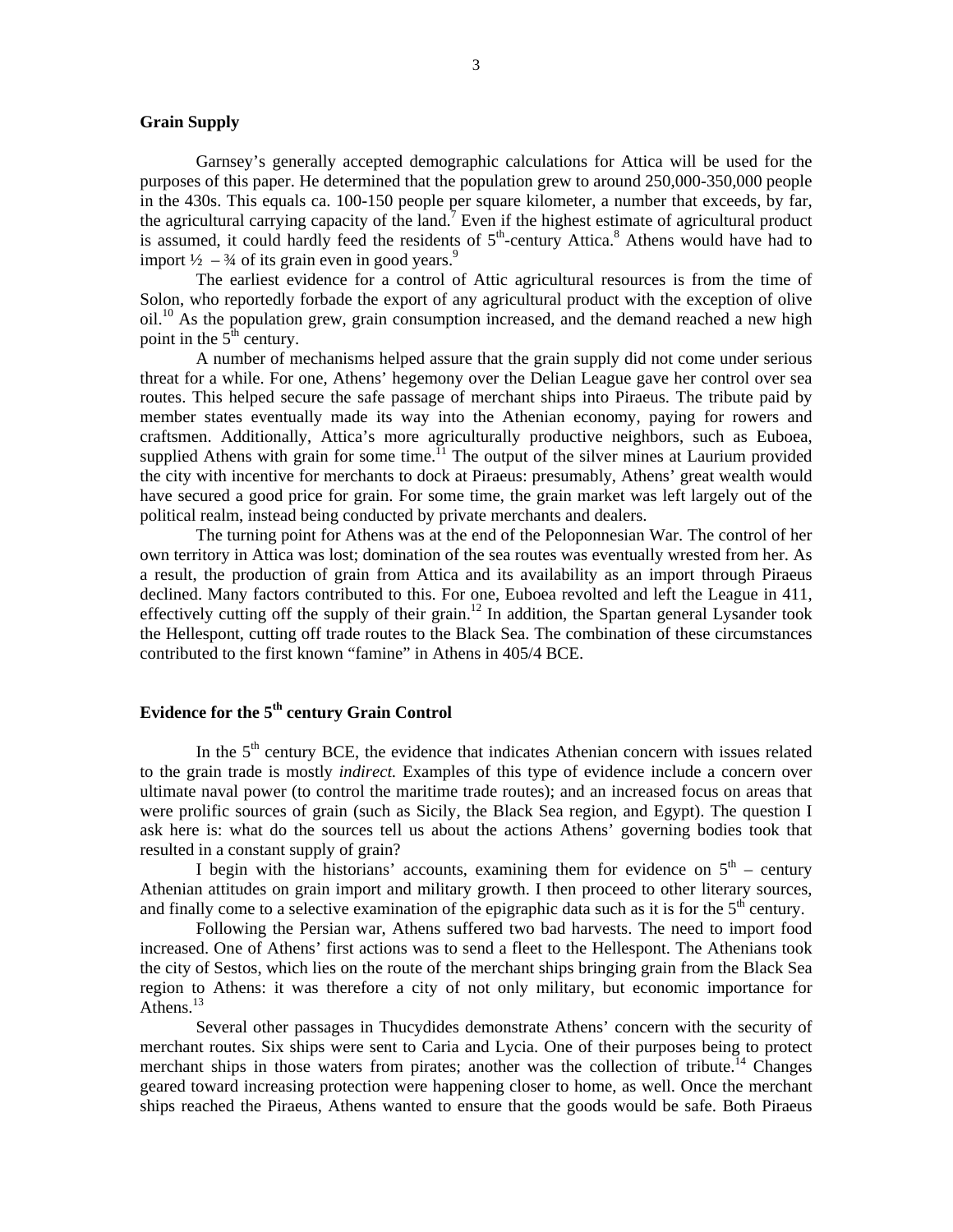and Athens were first secured with massive walls,<sup>15</sup> and soon the "long walls" were constructed, connecting the two fortified cities and securing an artery – not only between the city and its fleet, but also between the citizens and the maritime trade markets.<sup>16</sup>

Athens also attempted to use its power to cut off rival *poleis'* trade abilities. The Megarian Decree is the most obvious example: When Athens formally excluded Megara from all Athenian ports and markets it was such a significant event that Thucydides cites it as one of the main reasons for the outbreak of the Peloponnesian War.<sup>17</sup> For our purposes, this episode serves as a reminder that it was not, in fact, unusual for Athens to secure the primacy of its own market by cutting off other city-states it viewed as a threat. Aegina's strained relationship with Athens, as a powerful *polis* in the immediate vicinity of Athens that also relied on imports for subsistence, is another example. This island was so much a threat that it eventually was obliterated and resettled with Athenian cleruchs. $18<sup>18</sup>$ 

Although security improved at home, Athens was beginning to have worse luck abroad. The following episodes describe the failures of Athens in conflict over areas which are traditionally known as "grain baskets" of the ancient world. The first disaster to the Athenian fleet occurred in Egypt, where it was completely destroyed by Megazabus.<sup>19</sup> Diodorus writes about this event that part of the incentive came from a promise by Inarus, who presumably offered Athens joint rule over Egypt if they helped remove the Persians.<sup>20</sup> Such control over one of the most productive exporters of grain in the Mediterranean might have been part of the reason Athens was convinced to embark on this ill-fated campaign. Having been evacuated through their defeat from trade – and all other relations – with Egypt, however, Athens turned west for its next expedition. Athens sent its first ill-fated expedition to Sicily<sup>21</sup> in 427 under the claim to assist Leontini.<sup>22</sup> The second Sicilian campaign, in 413, also ended in decisive disaster for the Athenians, and the city consequently focused on protecting its imports by securing the Cape of Sunium in  $413/2$ <sup>23</sup> The final blow to Athens<sup>5</sup> control of the sea came at the Battle of Aegospotamai in 405 BCE.<sup>24</sup> With this defeat of the Athenian fleet and Sparta's ensuing cutoff of the trade routes, the tap was shut off. Without grain, the city could not function and was forced to admit defeat.<sup>25</sup>

## **5th-Century Sources: Inscriptions**

Inscriptions from this century also show how Athens tried to exert some control over markets. The most obvious record of how much money was flowing into Athens is contained in the "Tribute Lists", the first of which dates from  $454/3$ .<sup>26</sup> While this revenue was explicitly intended for the maintenance of an army and a fleet with which to fight the Persians, it cannot be contested that increased revenue and demand for labor in Athens would have fueled the market and the economy of this city. The removal of the League's treasury from Delos to Athens in 454 BCE was another way in which the city brought more cash under its control, even if this money was earmarked for military actions against Persia.

The  $5<sup>th</sup>$  century "Coinage Decree", distributed to member cities throughout the Greek world, enforces the use of the Athenian coins, weights, and measures in those *poleis*. Whether or not this decree was respected and carried out by all the allies cannot be reconstructed, but the intention, not the effect, is what is significant here. This standardization would have made market exchange within the league – and with Athens, in particular – much easier. Put in modern terms, it lowered transaction costs.

Another significant recent discovery implying Athenian control of the northern grain trade route through the Hellespont comes from Rubel's recent re-examination of inscription *IG* I<sup>3</sup> 61, the second of the so-called "Methone Decrees".27 The decree instructs the *Hellespontophylakes* to let ships bearing grain to Methone – an important Athenian ally – to pass the Bosphoran Straits untaxed. Rubel concludes that the *Hellespontophylakes* were not merely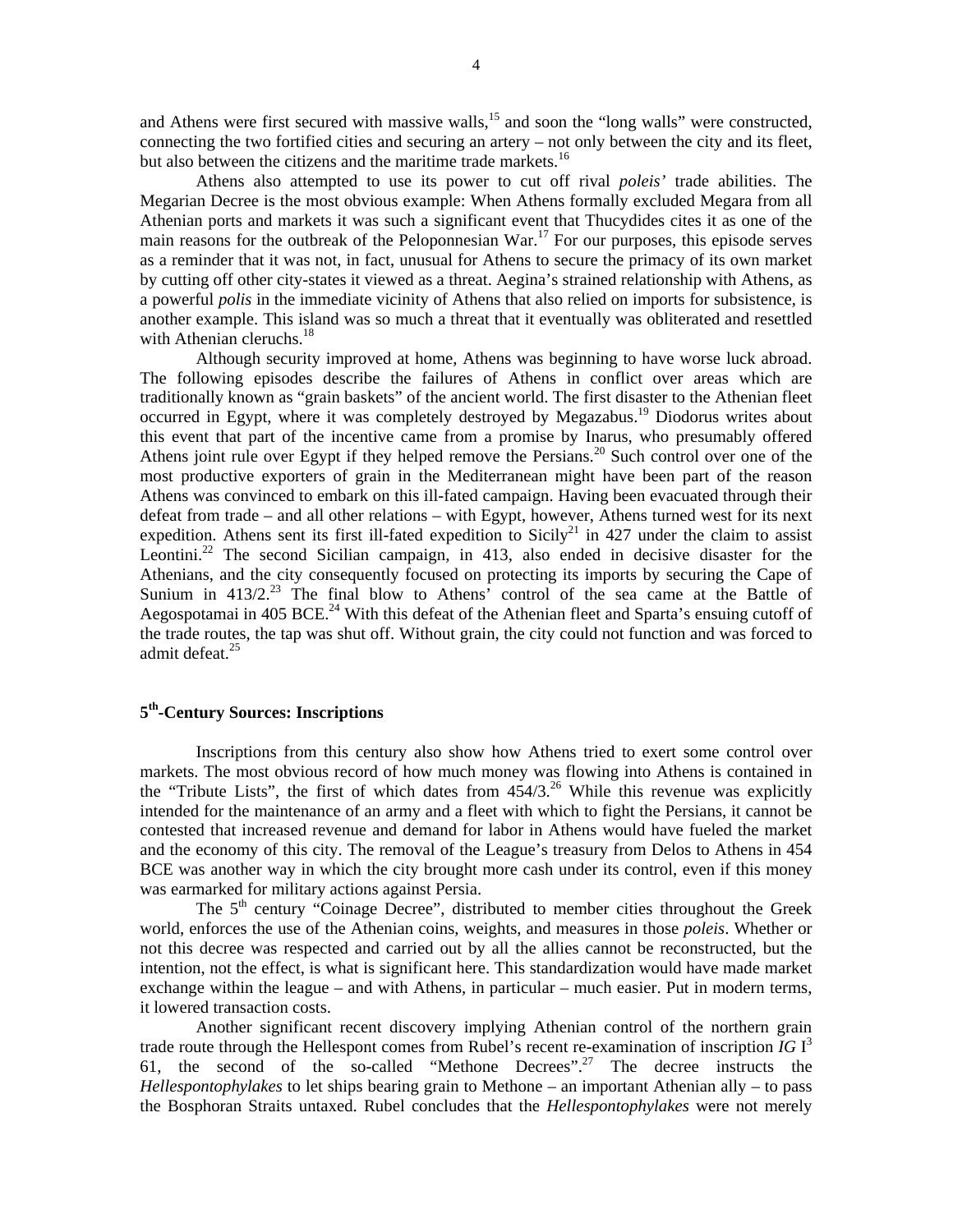military guardians, but were also in charge of exacting taxes from the merchants passing through. Assuming that the 410 BCE measure was the result of severe financial duress caused by the war, Rubel concludes that a tax had been in place significantly earlier than 410, and that the *Hellespontophylakes*' duties were both in the military and the bureaucratic realm.<sup>28</sup> Rubel's new reading of the second Methone Decree undoubtedly provides a strong argument for a much tighter control of trade by Athens through the Hellespont earlier than previously assumed perhaps even as early as the 470's.

### **The 4th Century**

Even though Athens' population declined significantly in the  $4<sup>th</sup>$  century, the majority of grain must still have been imported in order to secure subsistence level for the inhabitants,<sup>29</sup> a need mentioned most famously by Demosthenes.<sup>30</sup> After the Battle of Aegospotamai and the loss of the entire Athenian fleet, however, Athens would not have been able to secure the maritime trade routes as it had during the majority of the  $5<sup>th</sup>$  century. If the supply of grain was to remain, Athens had to adopt a different way of procuring it. Garnsey sees the development of successive new strategies to ensure grain supply in the  $4<sup>th</sup>$  century:<sup>31</sup> first through diplomacy, then incentive, followed by regulation and finally force. Despite all the decrees, taxes, and laws passed, a selection of which are presented below, Athens slipped into an increasingly precarious situation, suffering from no fewer than five food crises between 338 and 322 BCE.<sup>32</sup>

### **4th –Century Sources**

The source situation for 4th century Athens is such that I must focus on applicability, not comprehensiveness. Rather than attempting to list as many sources as I can, I will provide examples of different types of evidence demonstrating Athens' increasing intervention in the grain trade. These include evidence for political offices that were concerned primarily with trade relations, as well as the first mention of the so-called "bottomry loans". Numerous court speeches show that the market had moved very much into a legal sphere, becoming the business of the city and the courts. The regions from which the grain was being imported also increased. While we have little indication of the origin of Athenian grain for the 5th century beyond the region of the Hellespont, the later sources indicate grain imports from Egypt and Sicily as well.

This type of focused and direct evidence about Athenian governmental intervention into the grain trade is not visible in material from the  $5<sup>th</sup>$  century. While I do not suggest that these institutions did not exist or that these concerns were not also valid ones *prior* to 405 BCE, the significant shift in the material of the sources should not be underestimated. For this century, the sources can tell us in greater detail what exactly these changes were.

First, we know much more about actual offices relating to the grain trade, especially from the latter half of the 4th century. Aristotle, in his *Athenian Constitution,* describes the election by lot of officials for trade affairs, which include 10 *agoranomoi* (5 for Piraeus & 5 for Athens); 10 *metronomoi* (who regulate the weights & measures), and a total of 35 *sitophylakes*, 20 for Piraeus and 15 for Athens, who were in charge if monitoring grain sales and supplies. Aristotle mentions that this is an increase over the previous number of *sitophylakes* (10). In addition, 10 commissioners are selected by lot to supervise trading activities and to make sure that 2/3 of all grain that came to Piraeus went directly to the city.<sup>33</sup>

In addition to creating official positions to regulate how and where the grain that came to Piraeus went, we also have the first indications of Athens' concern with the price of grain. When the price of grain rose, Demosthenes praises gifts of grain to the city in his speeches.<sup>34</sup> Another instance of a reward given for cheap grain sales to Athens comes from the inscription  $SIG<sup>3</sup>$  304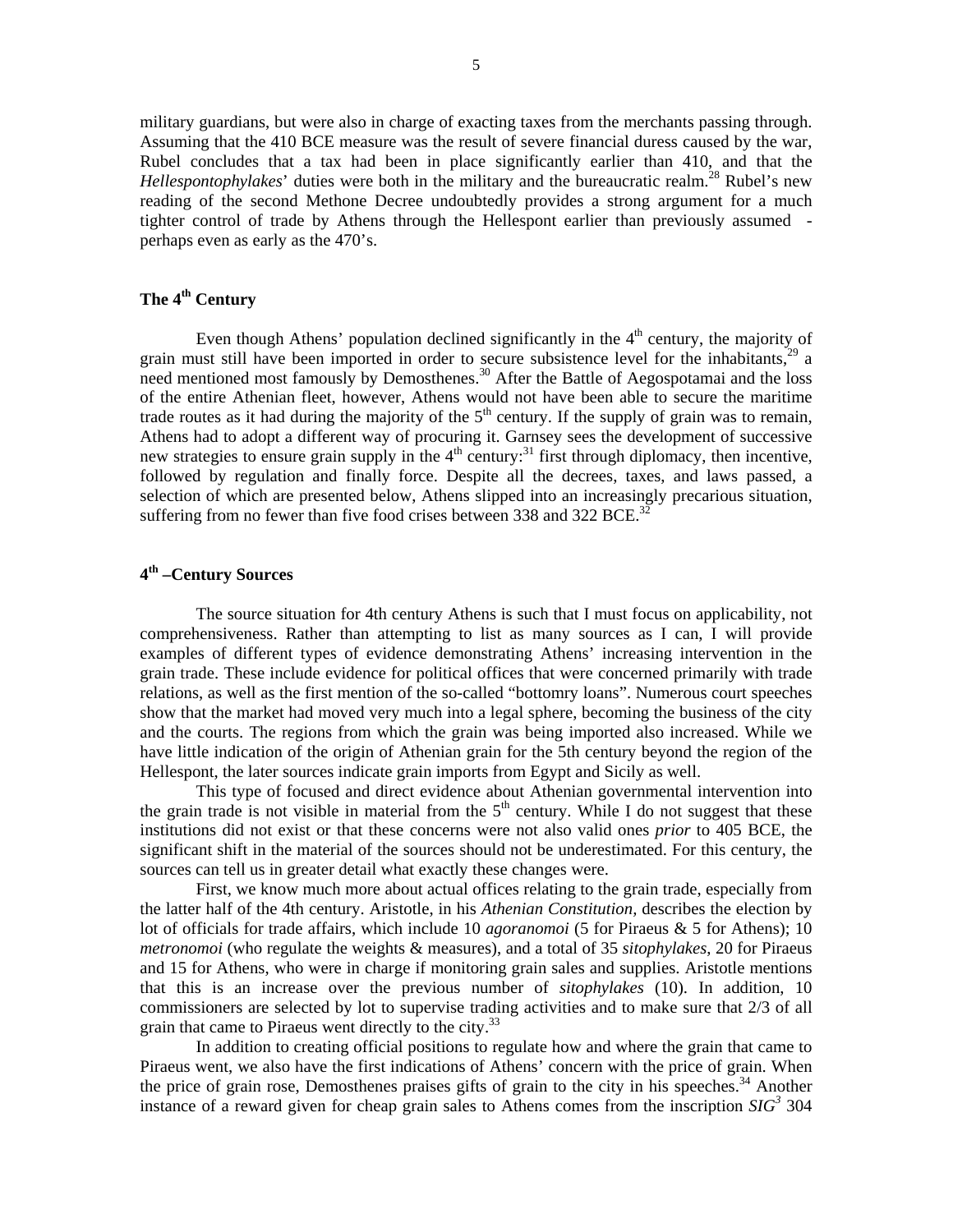from ca. 330-329 BCE. Here, a certain Heraclides is rewarded for selling 3,000 *medimnoi* of grain to Athens for the low price of 5 drachmae per *medimnoi.* He also contributed 3,000 drachmae to the grain purchase fund. In order to prevent monopoly of the market, Athens also instituted a measure to prevent any individual from purchasing too much grain.<sup>35</sup>

The  $4<sup>th</sup>$  century is also the time we first hear of the so-called "bottomry loan". Several of Demosthenes' court speeches, including *Against Aphobus, Against Apaturius, Against Lacritus,*  and *Against Phormio* are concerned with disputes over this type of loan. These loans were usually a contract between a creditor and a *naukleros* or an *emporos* and covered a ship and its designated cargo on a certain route, either round-trip or one-way. Should the voyage be carried out successfully, the lender would get his money back in addition to a certain amount of interest, sometimes as much as 33%.

Even though Demosthenes primarily mentions the Hellespont, $36$  we have some information that the grain trade was extended beyond this region in the 4th century. Both Egypt and Sicily were a possible place of origin, and the grain often came to Athens by way of Cyprus or Rhodes.<sup>37</sup> This extension of possible trading partners obviously increased the chance of Athenians getting as much grain as was available into their harbor.

In sum, the new governmental measures to control grain trade in the  $4<sup>th</sup>$  century. including new offices, decrees, the increasing mention of trade in grain in the courts, and an increased geographical area of procurement, demonstrate clearly that Athens was looking for new methods to ensure its subsistence.

### **Questions of "State-formation" and "Empire"**

What do these changes have to do with state-formation and empire? First these terms must be defined. The description of  $5<sup>th</sup>$ - century Athens as an "empire" is misleading, as Morris has shown.<sup>38</sup> A better description might be to understand Athens in the process of expanding its *state*, i.e. its central power.<sup>39</sup> Therefore, the underlying assumption here is that state-formation is not static, but an evolving, changing process, propelled by a number of events. For one,  $5<sup>th</sup>$ century Athens established control over the member states of the naval confederacy through coercion, exacting tribute from the member *poleis* and punishing them in case of revolt. In addition, the collection of tribute and the increasing hegemony of Athens over sea routes also led to an economic expansion of Athens' power. Athens' political institutions were moving from a loosely-formed state to a more centrally organized one, and this phenomenon requires explanation. While Morris argues that the driving force for Athenian state formation was war and the preparation for it, I have highlighted another, perhaps more basic reason for Athenian expansion: the need for food.<sup>40</sup> Taking Garnsey's assertion - that grain is "the material base of a brilliant civilization<sup>"41</sup> - one step further: grain was also the impetus for state expansion and the increasing complexity of state institutions, which can be seen in Athens after the loss of the Peloponnesian War: the security provided by the protection of the sea routes and military coercive power was no longer viable.

Flannery has described this type of shift within a state with an evolutionary model of linearization.<sup>42</sup> Independently, the free market forces were unable to secure sufficient grain supply to Athens after the city lost its power over the sea. The government subsequently came up with regulations and laws to control the market in grain. In Flannery's terms, this can be interpreted as the absorption of a "lower-order control" by a "higher-order control". In this case, the "lower-order control" – meaning the market in Piraeus backed by the Athenian fleet's control of the trade routes – proved unable to maintain its function; the "higher-order control" – the central government – took over the control of the grain supply.<sup>43</sup> If we take this one step further, we can see how it affects the state. According to Flannery, one effect of linearization is the simplification of the subsystem that is stripped of its control. The higher-order control, then, is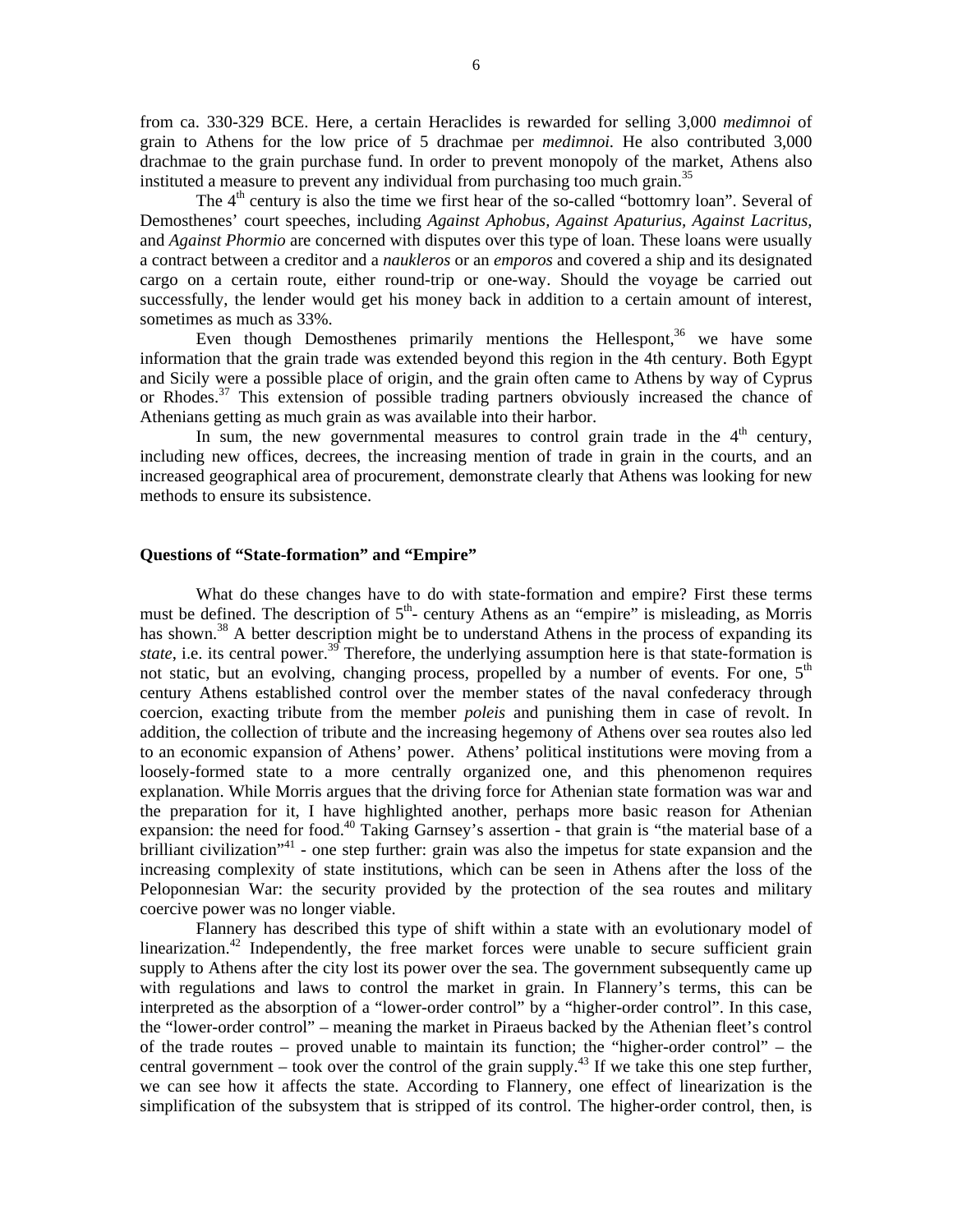required to institute more management strategies to regulate its new "job". This centralization of power implies an increasing existence of the state,44 which corresponds directly with Morris' assertion that an increasing centralization of power leads to a more complex and sophisticated form of the state.<sup>45</sup>

As discussed above, a more complex state did not necessarily lead to increased success. In some cases, the breakdown of the autonomy of the former lower-order subsystems or institutions can lead to hypercoherence, in which the integration is undermined by meddling or usurpation and the formerly existing internal structure collapses, leaving the higher-order power without a base.<sup>46</sup>

#### **Discussion**

To sum up, the increasing need to secure subsistence goods for Athens propelled Athenian state-formation and resulted in a shift from a non-interventionist policy to heavy governmental intervention; leading to a higher complexity in state political institutions and therefore, if we follow Morris' definition of state formation, to a more fully-formed state. Athens was dependent on trade even during the  $5<sup>th</sup>$  century, even if the sources are not explicit about this. The reason we do not hear about governmental control earlier is that the grain supply was never threatened to the extent it was after 405. Even though the grain routes were de facto in private hands, the Athenian *polis* took enough care to secure its subsistence that it not only made decisions in war strategy and general policy to secure the grain supply, but it also went so far as to subdue any states that threatened the flow of grain into Piraeus. The increasing control of grain was, of course, not the *only* factor driving Athenian state-formation, but its significance in relationship to the development of more complex political institutions has often been overlooked. The need for subsistence can be seen as one of several variables that resulted in an increasingly complex state.<sup>47</sup>

What emerges here as particularly interesting is that, in effect, the extension of the reach of state institutions after 404 to try to control grain corresponds with the Athenian state's declining power, but in a different sense than Flannery suggests. In the 5th century Athens left the grain trade in private hands because state power guaranteed free trade in the Aegean, and private wealth in Athens made the Piraeus an attractive market for grain. After 405, with the realignment of the market, Athenians couldn't ascertain the reception of enough grain. Loss of revenue had weakened Athenians' ability to pay for it, and the state increasingly intervened to compensate for this market "failure". Clearly, this is only one of the many differences between the Athenian democracies of the  $4<sup>th</sup>$  century as opposed to that of the  $5<sup>th</sup>$ .<sup>48</sup> The increasing emergence of institutions and regulations to monitor and control grain trade can be seen as one more piece of evidence for Athens' transformation.

In the end, Athens fell out of the trajectory of state formation. This was less a result of hypercoherence, however, and more a result of a growing, external, military threat. In the end, the process of Athenian state formation had ended by the Battle of Chaeronea, $^{49}$  and with the increasing dominance of Macedonia in the later  $4<sup>th</sup>$  century the city became a subject of that larger, expansionist state. Even lacking this external threat to Athenian government, however, the state might have eventually collapsed as a result of meddling or usurpation. While Morris is correct to see warfare as a driving factor of state formation, I hope to have demonstrated with this examination of the evidence for  $5<sup>th</sup>$  and  $4<sup>th</sup>$  century policies.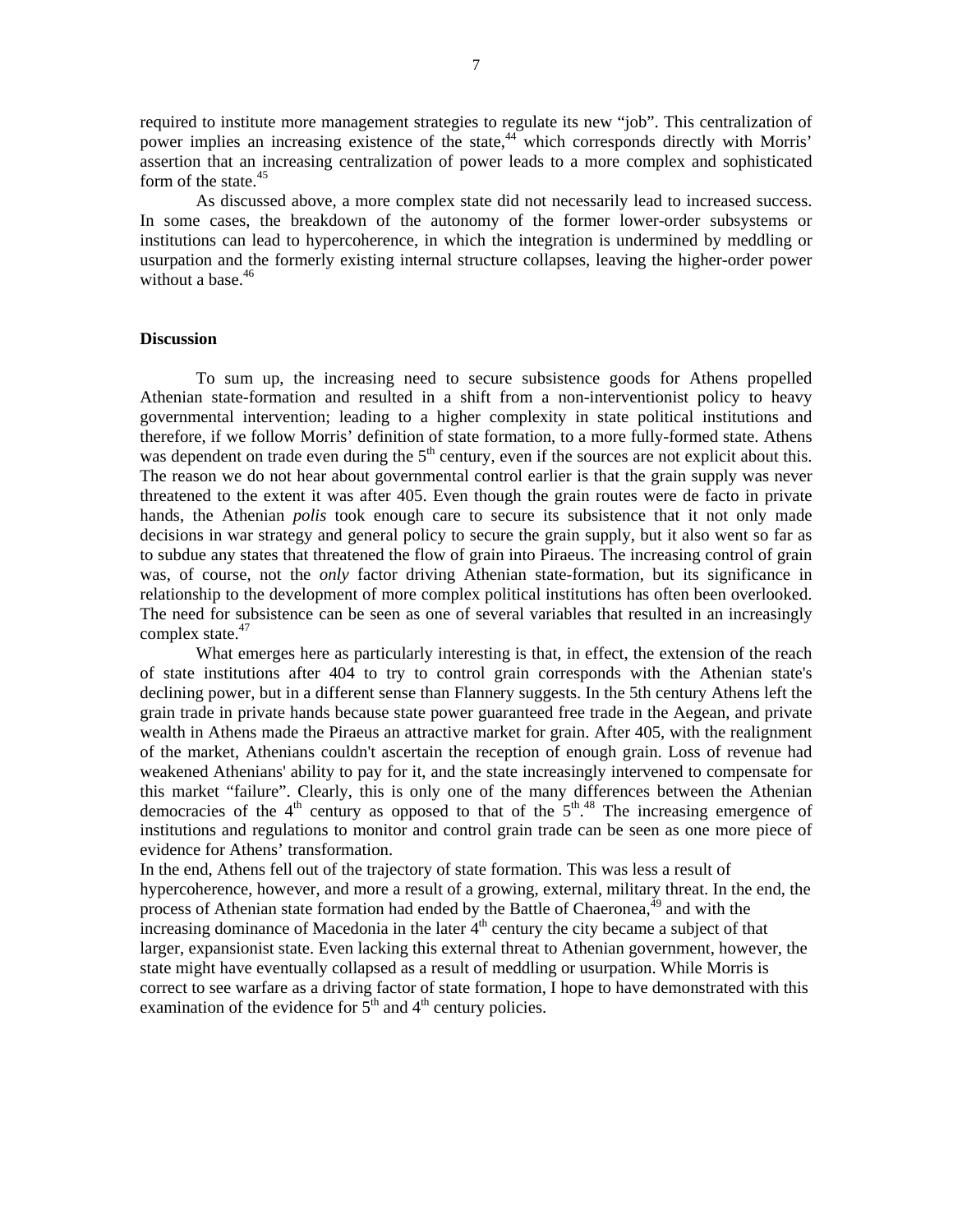5 K. Flannery, "The Cultural Evolutions of Civilizations" in *Annual Review of Ecology and Systematics* 3 (1972) 399-425.

<sup>6</sup> Flannery (1972) 420.

 $\overline{a}$ 

 $7$  Garnsey, (1999) 23-33. The cultivated land of Attica dedicated to grain has most recently been determined as being between 10% and 17.5% of the entire area of Attica. The output was at most 650 kg of grain per hectare, more likely between 400 and 500 kg/ha. See W. Scheidel's "Addendum" in P. Garnsey, *Cities,*  Peasants and Food in Classical Antiquity (1998) 195-200.

Although population figures vary widely, see Garnsey (1998) 197-8.

<sup>9</sup> Morris (2001) 26; Garnsey (1998) 199. In spite of the raging debate on exactly how much Attica produced, consumed, and was required to import, the source situation create "…margins of error too wide to make possible anything other than very crude estimates of the average level of Athenian self-sufficiencty in any given period" - Scheidel in Garnsey (1998) 200.<br><sup>10</sup> Plutarch, *Solon*, 24.1.

<sup>11</sup> P. Garnsey, *Famine and Food Supply in the Graeco-Roman World: Responses to Risk and Crisis* (1988). <sup>12</sup> Garnsey (1988) 119 ff.

<sup>13</sup> Thuc. 1.89.

<sup>14</sup> Thuc., 2.69.

<sup>15</sup> Thuc., 1.93.

<sup>16</sup> Thuc., 1.97.

<sup>17</sup> Thuc., 1.67.

18 Plut., *Pericles,* 8.5; T. J. Figueira, *Aegina: Society and Politics* (1981) 4.; Herodotus records numerous conflicts between Aegina and Athens (Hdt. 5.81; Hdt., 6.87). In 464 BCE, Aegina revolted from Athens (Diod. Sic., 11.70.2). It was plausibly largely a result of its military actions against Athens that the latter eventually razed the island completely, settling it with Athenian cleruchs (Thuc., 1.108.; Thuc., 2.27).

<sup>19</sup> Thuc., 1.109.

<sup>20</sup> Dio. Sic., 11.71.4.

<sup>21</sup> H. Knorringa, *Emporos: Data and Trade and Trader in Greek Literature from Homer to Aristotle* (1987) 99-100.

<sup>22</sup> Thuc., 3.86. Thucydides states, however, that that *The Athenians sent it upon the plea of their common descent, but in reality to prevent the export of Sicilian grain to the Peloponnesus …* . – Athens did not want the Peloponnesus to get this grain. In effect, Athens was not interested in getting Sicilian grain in 427, only that she would have liked to disrupt Peloponnesian imports of Sicilian grain not direct bid from Athens for  $\begin{bmatrix} \text{grain.} \\ \text{23} \end{bmatrix}$ 

Thuc., 8.4.

<sup>24</sup> As described by Pausanias 9.32.7-9, Xenophon *Hellenica* 2.1.25-27; Plutarch, *Lycurgus*. 25 Morris (2001) 26, 62, 85.

 $^{26}$  *IG* I<sup>2</sup>, 191+.

<sup>27</sup> Rubel, Alexander, "*Hellespontophylakes* – Zöllner am Bosporos? Überlegungen zur Fiskalpolitik des attischen Seebundes (IG  $I^3$  61)", in KLIO 83.1 (2001) 39-51.

<sup>28</sup> Rubel (2001) 49. He guesses that the "regular" tax must have amounted to 1-2 % of the total goods. Byzantium had been under Athenian control since 476 BCE; and the 426 BCE inscription, according to Rubel, was worded in a way that assumed the previous institution of a tax; not the initial imposition of one. 29 Morris (2001) 26.

<sup>30</sup> Demosth., *Against Leptines* 31.: In his time, Athens imported more grain than any other city.<br><sup>31</sup> Garnsey (1988) 120 ff.

32 Garnsey (1988) 120 ff.

33 Aristotle, *Athenian Constitution,* 51.1. 34 Demosth., *Against Phormio,* 39.

<sup>&</sup>lt;sup>1</sup> R. Manning, *Against the Grain* (2004).

<sup>&</sup>lt;sup>2</sup> P. Garnsey, *Food and Society in Classical Antiquity* (1999) 33.<br><sup>3</sup> See, among others, I. Morris, *The Athenian* 

See, among others, I. Morris, *The Athenian Empire (478-404 BC)* (2001), http://www.stanford.edu/group/sshi/empires2/morris.pdf. 4

 $4$  P. Garnsey, (1999) 22-23.